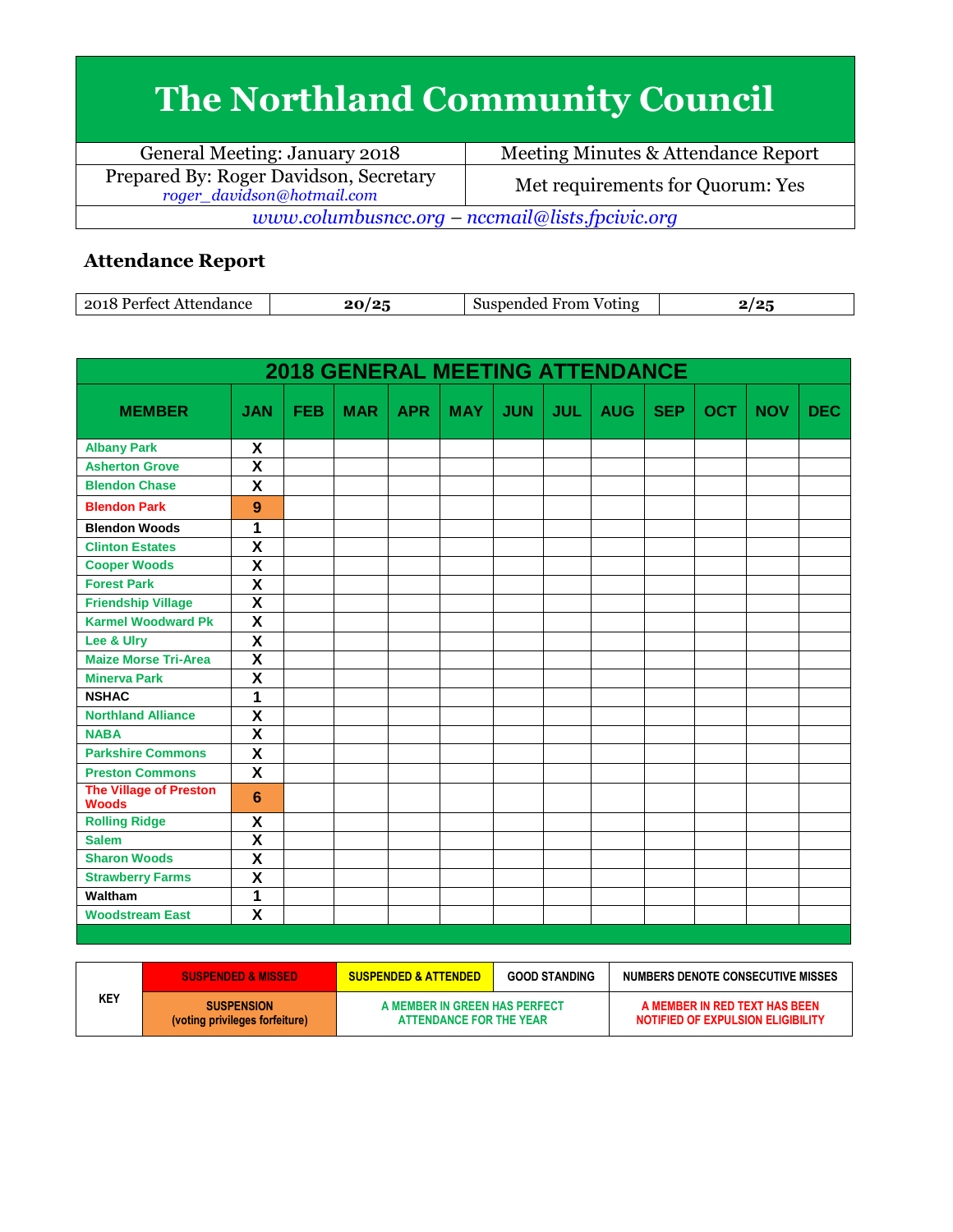| <b>Roll Call</b>                                                                        | Roll was taken. See above chart for details.                                                                                                                                                                                                                                                                                                                                                                                                                                                                                                                                                                                                                                                                                                                                                                                                                                                                                                                                                                                                                          |  |  |
|-----------------------------------------------------------------------------------------|-----------------------------------------------------------------------------------------------------------------------------------------------------------------------------------------------------------------------------------------------------------------------------------------------------------------------------------------------------------------------------------------------------------------------------------------------------------------------------------------------------------------------------------------------------------------------------------------------------------------------------------------------------------------------------------------------------------------------------------------------------------------------------------------------------------------------------------------------------------------------------------------------------------------------------------------------------------------------------------------------------------------------------------------------------------------------|--|--|
|                                                                                         | <b>Liaison Reports</b>                                                                                                                                                                                                                                                                                                                                                                                                                                                                                                                                                                                                                                                                                                                                                                                                                                                                                                                                                                                                                                                |  |  |
| <b>Columbus Fire Department</b><br>Station 24                                           | No report<br>$\bullet$                                                                                                                                                                                                                                                                                                                                                                                                                                                                                                                                                                                                                                                                                                                                                                                                                                                                                                                                                                                                                                                |  |  |
| <b>Columbus Police Department</b><br>Officer Scott Clinger<br><b>Officer Larry Geis</b> | <b>QUESTION</b> - Is there anything going on with the old<br>$\bullet$<br>Ramada Inn building? ANSWER - U-Haul has been busy,<br>replacing windows, cleaning place up, graffiti is gone and<br>they are moving forward on converting the building.<br><b>QUESTION</b> - Any news regarding the increase on murders<br>$\bullet$<br>and such? ANSWER – Trying to concentrate on the hot<br>spots, unfortunately it's normally just reactionary.<br><b>QUESTION</b> – Any new information on the Linden ambush<br>$\bullet$<br>on the police? $ANSWER - No$ new information.<br>$QUESTION - Are we going to be increasing the police$<br>$\bullet$<br>force? <b>ANSWER</b> – They are having two classes but it's<br>basically only going to cover the 75 officers that are retiring.<br><b>QUESTION</b> - Any news on the fire death in Forest Park?<br>$\bullet$<br><b>ANSWER</b> – Have heard nothing current, it turned into Fire<br>Department investigation and they ruled it as no foul play in<br>the death itself, unless there is arson involved in the fire. |  |  |
| City Attorney's Office                                                                  | No report<br>$\bullet$                                                                                                                                                                                                                                                                                                                                                                                                                                                                                                                                                                                                                                                                                                                                                                                                                                                                                                                                                                                                                                                |  |  |
| <b>Bill Sperlazza</b><br><b>City of Columbus Community Liaison</b><br>Chris Suel        | May receive more traffic in Northland as they are getting<br>$\bullet$<br>ready to close the Northern Light's Kroger in the Linden<br>area, thinking the traffic will migrate to Northland area.<br><b>ERemy</b> – Reached out to Dan De La Rosa, President of<br>$\bullet$<br>Kroger's Columbus division regarding the closing, but hasn't<br>heard back. Kroger on Morse Road is stretched thin with<br>resources.                                                                                                                                                                                                                                                                                                                                                                                                                                                                                                                                                                                                                                                  |  |  |
| <b>FACT &amp; Consider Biking</b><br>David Roseman                                      | No report<br>$\bullet$                                                                                                                                                                                                                                                                                                                                                                                                                                                                                                                                                                                                                                                                                                                                                                                                                                                                                                                                                                                                                                                |  |  |
| <b>Columbus Public Library Liaison</b><br>Keith Hanson (Karl Road Branch Manager)       | At the end of the year at Karl Road Branch, wished their<br>$\bullet$<br>head librarian goodbye, as she retired.<br>Looking forward to programing that's going on:<br>$\bullet$<br>Story Time is starting back up, as well as Reading<br>$\circ$<br>Buddies and Homework Help.<br>Adult computer classes held every Wed morning 9:30<br>AM to 11:30 AM, starts on Jan 10 <sup>th</sup> and it's a 4 part<br>series.<br>The Carnegie Author Series starts on Jan 28th at 2:00 PM at<br>the Main Library, the first of 4 in the series.<br>System wide, all different kind of event's going on for Black<br>٠<br>History 2018 (see programming link above).<br><b>QUESTION</b> - Did the Karl Road sink hole affect Karl Road<br>$\bullet$<br>Branch operations? $ANSWER - No$ , other than affecting<br>turning left into location.                                                                                                                                                                                                                                    |  |  |
| <b>Northland Area Business Association</b><br>Dave Cooper                               | The first 161 Taskforce meeting of the year will be this<br>$\bullet$<br>Thursday Jan 4 <sup>th</sup> at 8:00 AM at the Days Inn. George had<br>submitted a plan for \$15,000 grant money and it was<br>awarded and received. The money will be used primarily to<br>expand the opportunities on 161 and working towards SID<br>and additional development issues and to provide additional<br>help, upgrading website and newsletter.<br>Jan 17 <sup>th</sup> will be the first NABA board meeting of the year at<br>the Days Inn.<br>The 14 <sup>th</sup> annual NABA golf outing will be Sept 13 <sup>th</sup> at the<br>York Golf Club.                                                                                                                                                                                                                                                                                                                                                                                                                           |  |  |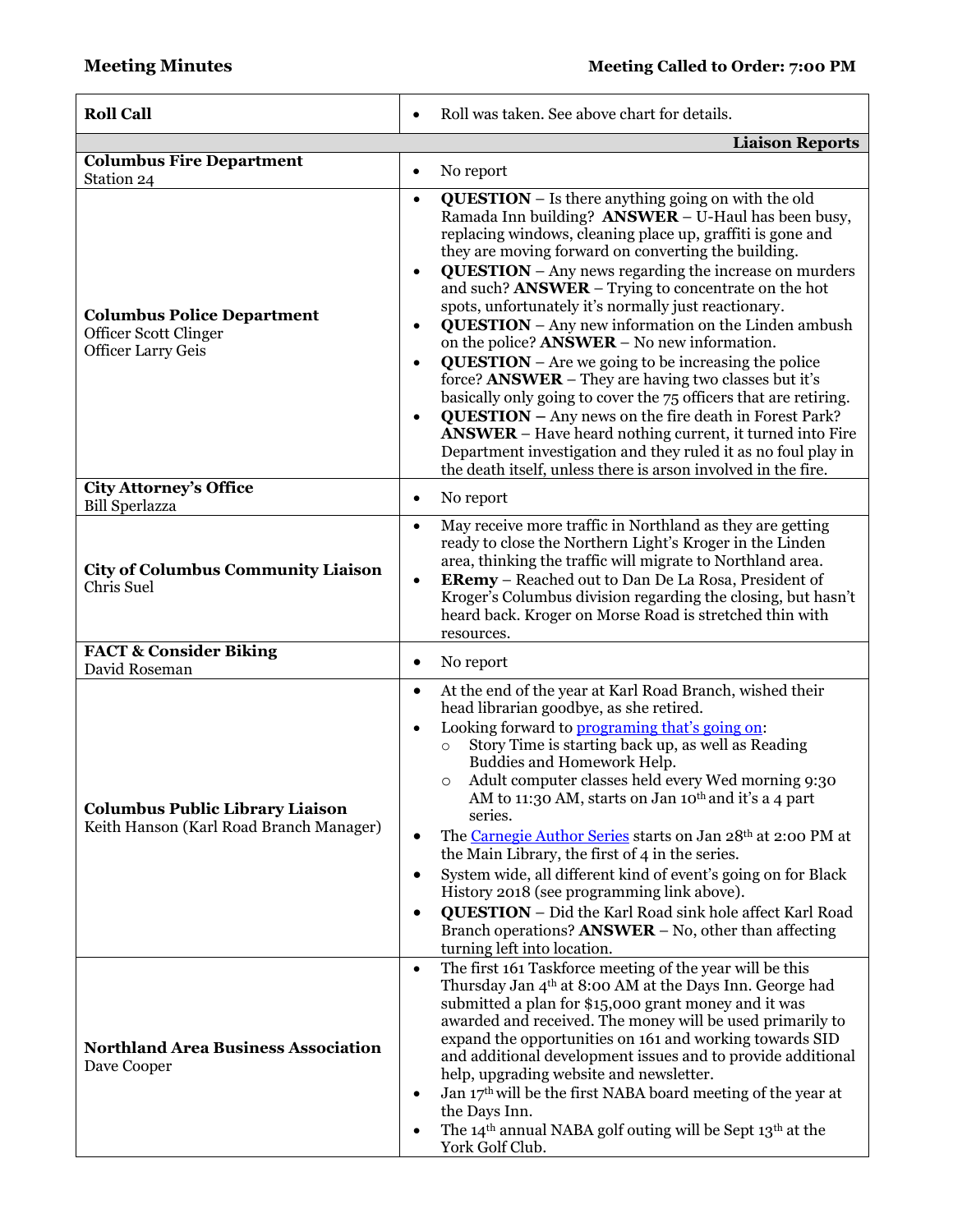|                                                | <b>Selected Discussions</b>                                                                                                                                                                                                                                                                                                                                                                                                                                                                                                                                                                                                                                                                                                                                                                                                                                                                                                                                                                                                                                                                                                                                                                                                                                                                                                                                                                                                                                                                                                                                                                                                                                                                                                                                                                                                                                                                                                                                                                                                                                                                           |
|------------------------------------------------|-------------------------------------------------------------------------------------------------------------------------------------------------------------------------------------------------------------------------------------------------------------------------------------------------------------------------------------------------------------------------------------------------------------------------------------------------------------------------------------------------------------------------------------------------------------------------------------------------------------------------------------------------------------------------------------------------------------------------------------------------------------------------------------------------------------------------------------------------------------------------------------------------------------------------------------------------------------------------------------------------------------------------------------------------------------------------------------------------------------------------------------------------------------------------------------------------------------------------------------------------------------------------------------------------------------------------------------------------------------------------------------------------------------------------------------------------------------------------------------------------------------------------------------------------------------------------------------------------------------------------------------------------------------------------------------------------------------------------------------------------------------------------------------------------------------------------------------------------------------------------------------------------------------------------------------------------------------------------------------------------------------------------------------------------------------------------------------------------------|
| <b>Round Table Discussion</b>                  | <b>EREMY</b> – For the round table discussion, I thought we<br>would talk about items that you would like to see on the<br>agenda for NCC this year.<br>Established items are already in the works (have already set<br>$\bullet$<br>the date for the banquet and are working on the shredding<br>event).<br><b>Awards Banquet</b><br>Shredding day<br>$\bullet$<br>Independence Day parade<br>$\bullet$<br>Picnic<br>$\bullet$<br>Meet the Candidates<br><b>Holiday Meeting</b><br><b>QUESTION</b> - Any news on discussion regarding City<br>Charter on area commissions versus civics. ANSWER - Not<br>that we are aware of. Mayor has initiative to work on Area<br>Commission structure, potential City Council effort as well.<br>Will try to make an effort to get members of the City Council<br>$\bullet$<br>to attend the NCC meetings<br>Forest Park has two areas of concern, appropriate street<br>$\bullet$<br>lighting and speeding issues. Emmanuel will provide<br>contacts he has used in the past for speeding issues in his<br>civic.<br>Preston Commons - 65% of the budget goes to safety – but it<br>٠<br>feels like crimes are going up year after year, would like to<br>get some answers from someone who sets policy that could<br>meet with us. CSUEL - In major cities, on average there's<br>4.2 officers to 1,000 citizens, while ours is 2.1 to 1,000. What<br>are some things that Chris can take back to the mayor? Let<br>him know.<br>City is putting a lot of money into arts and high end things<br>$\bullet$<br>and such, need to put more into everyday "survival" items,<br>like COOP grocery stores and make them a reality. What<br>about tax incentives to help develop of these areas instead of<br>just giving it to the developers?<br><b>EREMY</b> – We are trying to get better lines of<br>$\bullet$<br>communications with the corporations to help alleviate some<br>of the issues.<br>Can we get persons from the City to come in to talk about the<br>big issues, strategies, etc.? $\textbf{EREMY} -$ Will be glad to start<br>arranging that. |
|                                                | <b>NCC Officer Reports</b>                                                                                                                                                                                                                                                                                                                                                                                                                                                                                                                                                                                                                                                                                                                                                                                                                                                                                                                                                                                                                                                                                                                                                                                                                                                                                                                                                                                                                                                                                                                                                                                                                                                                                                                                                                                                                                                                                                                                                                                                                                                                            |
| <b>Treasurer</b><br>Felix Quachey              | No report<br>$\bullet$                                                                                                                                                                                                                                                                                                                                                                                                                                                                                                                                                                                                                                                                                                                                                                                                                                                                                                                                                                                                                                                                                                                                                                                                                                                                                                                                                                                                                                                                                                                                                                                                                                                                                                                                                                                                                                                                                                                                                                                                                                                                                |
| <b>Secretary</b><br><b>Roger Davidson</b>      | We have a couple of member organizations that haven't<br>$\bullet$<br>attended for a while, will check on due's payment for<br>potential expulsion if required.                                                                                                                                                                                                                                                                                                                                                                                                                                                                                                                                                                                                                                                                                                                                                                                                                                                                                                                                                                                                                                                                                                                                                                                                                                                                                                                                                                                                                                                                                                                                                                                                                                                                                                                                                                                                                                                                                                                                       |
| <b>Vice President</b><br>Alicia Ward           | No report<br>$\bullet$                                                                                                                                                                                                                                                                                                                                                                                                                                                                                                                                                                                                                                                                                                                                                                                                                                                                                                                                                                                                                                                                                                                                                                                                                                                                                                                                                                                                                                                                                                                                                                                                                                                                                                                                                                                                                                                                                                                                                                                                                                                                                |
| President<br><b>Emmanuel Remy</b>              | Thank you for your support of his efforts to get on City<br>$\bullet$<br>Council, it is appreciated. Interview is Friday afternoon and<br>announcement is 5:00 PM next Monday the 8 <sup>th</sup> .<br><b>NCC Committee Reports</b>                                                                                                                                                                                                                                                                                                                                                                                                                                                                                                                                                                                                                                                                                                                                                                                                                                                                                                                                                                                                                                                                                                                                                                                                                                                                                                                                                                                                                                                                                                                                                                                                                                                                                                                                                                                                                                                                   |
| <b>Nominating Committee</b>                    |                                                                                                                                                                                                                                                                                                                                                                                                                                                                                                                                                                                                                                                                                                                                                                                                                                                                                                                                                                                                                                                                                                                                                                                                                                                                                                                                                                                                                                                                                                                                                                                                                                                                                                                                                                                                                                                                                                                                                                                                                                                                                                       |
| TBD, Chair                                     | No report<br>$\bullet$                                                                                                                                                                                                                                                                                                                                                                                                                                                                                                                                                                                                                                                                                                                                                                                                                                                                                                                                                                                                                                                                                                                                                                                                                                                                                                                                                                                                                                                                                                                                                                                                                                                                                                                                                                                                                                                                                                                                                                                                                                                                                |
| <b>Banquet Committee</b><br>Alicia Ward, Chair | Awards banquet will be held on April 19th, at Little Turtle<br>$\bullet$<br>again. Submission forms will be available on the website in a<br>couple of days, or email Alicia. Volunteer Award<br>submissions must be submitted by March 6th, need to get<br>Civic Award submissions prior to that for consideration.                                                                                                                                                                                                                                                                                                                                                                                                                                                                                                                                                                                                                                                                                                                                                                                                                                                                                                                                                                                                                                                                                                                                                                                                                                                                                                                                                                                                                                                                                                                                                                                                                                                                                                                                                                                  |